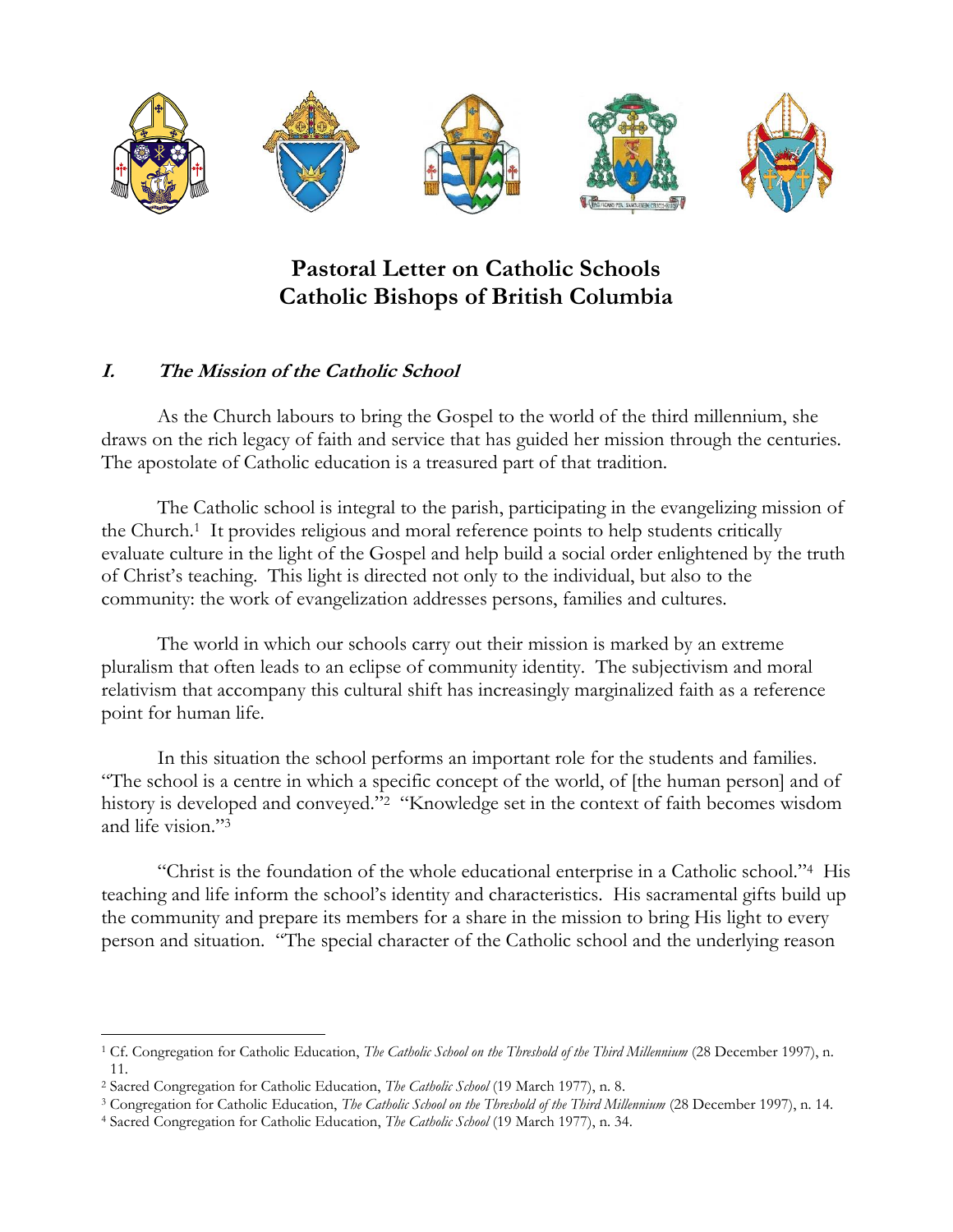for its existence, the reason why Catholic parents should prefer it, is precisely the quality of the religious instruction integrated into the overall education of the students." 5

#### **II. Teaching the Whole Person**

Because "promotion of the human person is the goal of the Catholic school," <sup>6</sup> Catholic education goes beyond the technical and practical aspects of schooling to help students integrate every area of knowledge within a Christian vision of the human person. The school recognizes that the physical, emotional, moral and spiritual dimensions of human development must tend to a personal synthesis of faith and life in each student. Growth in these areas prepares students for a life of service, building the Kingdom of God in society.

## **III. Faith and Life Shared in a Community**

The Catholic school is a place of ecclesial experience. The New Testament speaks of the Church as *koinonia*, a communion of relationships built through sharing life in Christ. This communion fosters relationships characterized by mutual respect, open communication and the commitment to serve each other's needs. The history of the Church's educational apostolate is distinguished by concern for the poor and marginalized members of society. Pope Francis' emphasis on reaching those on the peripheries reflects this core focus of Catholic education.

#### **IV. Parents**

The parish is a family of families. Through its school, the parish cooperates with parents to support them in their role as the primary educators of their children, especially in the transmission of the faith, and through the school, parents and children are linked to the wider community of the parish. Parents should be involved in the life of the school through participation in councils and committees, as well as regular collaboration with the staff.

## **V. Staff**

"Teachers and educators fulfill a specific Christian vocation and share an equally specific participation in the mission of the Church." 7 Members of the staff are called to model the integration of faith and culture in all the subjects they teach. "Professionalism is marked by, and raised to, a supernatural Christian vocation."<sup>8</sup> It is the personal witness of the teacher that will have the greatest impact on the students.

The leadership of the diocesan school community should promote the effectiveness of those who teach by providing ongoing professional development and formation in the Catholic faith.

 $\overline{a}$ <sup>5</sup> Congregation for Catholic Education, *The Religious Dimension of Education in a Catholic School* (7 April 1988), n. 66.

<sup>6</sup> St. John Paul II, Address to the National Meeting of the Catholic School in Italy (24 November 1991).

<sup>7</sup> Congregation for Catholic Education, *The Catholic School on the Threshold of the Third Millennium* (28 December 1997), n. 19.

<sup>8</sup> Sacred Congregation for Catholic Education, *Lay Catholics in Schools: Witnesses to Faith* (15 October 1982), n. 37.